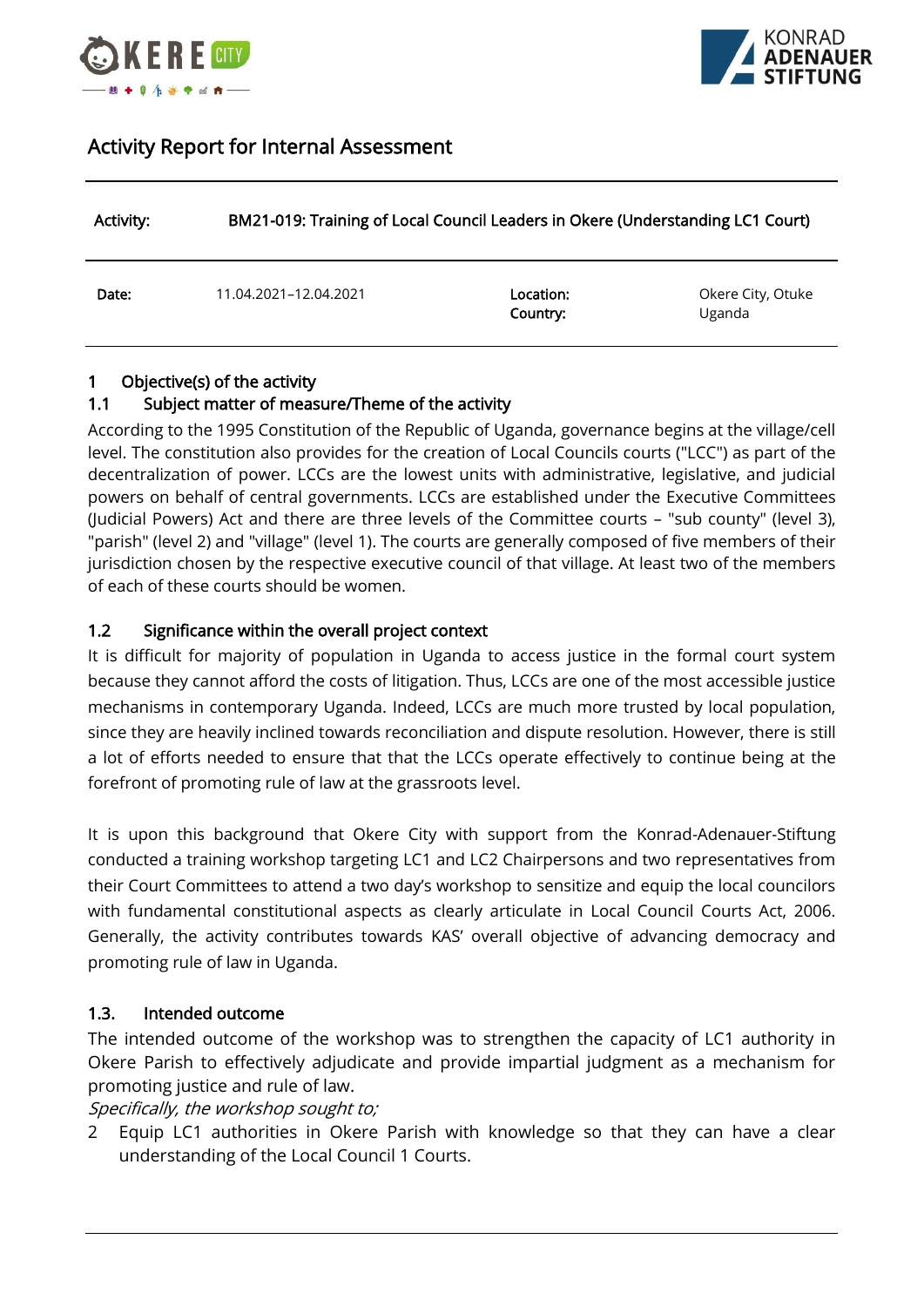



3 Enable LC1 authorities work towards ensuring and promoting fairness and justice while hearing cases presented to them by the local community members.

#### 4 Implementation

### 4.1 Actors financing and organizing the programs

The activity was organized and implemented by Okere Community Development Project (Okere City).

#### 2.2 Target group and actual participants

- 54 LC1 Chairpersons, youth and female representative from the LC Committee participated in the training.
- There were 38 male participants and 16 female participants.

## 2.3 Sequence of the activity

The opening remark was made by Ojok Okello, the convener of the training and also the Chairman of Okere City. In his remarks, Mr. Ojok noted Okere City and the Konrad-Adenauer-Stiftung are investing in the local council training to reinvigorate the constitutional mandates of LC1 authority as clearly articulated in the law. He however castigated the constitution which delegate duty bearers but does not provide provisions for building the capacities of such duty bearer to effectively perform their tasks and obligations as mandated. As such, Ojok Okello noted that the training would enable local councilors to not only understand how a local council court should operate in its entirety but also equip the local leaders with the skills to examine cases and be able to mediate and provide impartial judgments thereby promoting rule of law and social justice.

Before the commencement of the workshop training, an evaluation exercise was conducted to assess the level of knowledge, attitude and practices of local councilors on the Local Court Courts. Among others, the participants noted that all of them (100%) were aware of the existence of the LC1 Courts and had participated in such court sessions. However, only 1% of the participants had had the opportunity of being trained and/or reading about the operations of such courts as provided for in the Local Council Courts Act of 2006. It is thus apparent that whilst the participants are aware and desirous to use Local Council Courts as a constitutional instrument to promote justice and rule of law as local leaders, most of them lack the concrete knowledge, understanding and awareness to do so due to lack of exposure to the law and other capacity building opportunities.

Nonetheless, Local Council leaders in Okere use the Local Council Courts to provide hearing on cases ranging from theft, domestic violence, abuse and slander, land disputes, debt settlement, witchcraft, trespass among others. Asked whether such cases are effectively concluded at the local court level, the participants agreed that up to 95% of cases reported to them are successfully heard and concluded. 5% of the cases that are appealed and transferred (mostly to LC3 Courts) are around land disputes which usually becomes complex and requires higher-level legal authoritative interventions. It is also important to note that Local Council Courts are not mandated to hear criminal related cases.

Again, most cases that are reported to the LC1 Offices/authorities do not proceed to a court hearing session. Indeed, only about 10% of the reported cases do. This is striking considering that on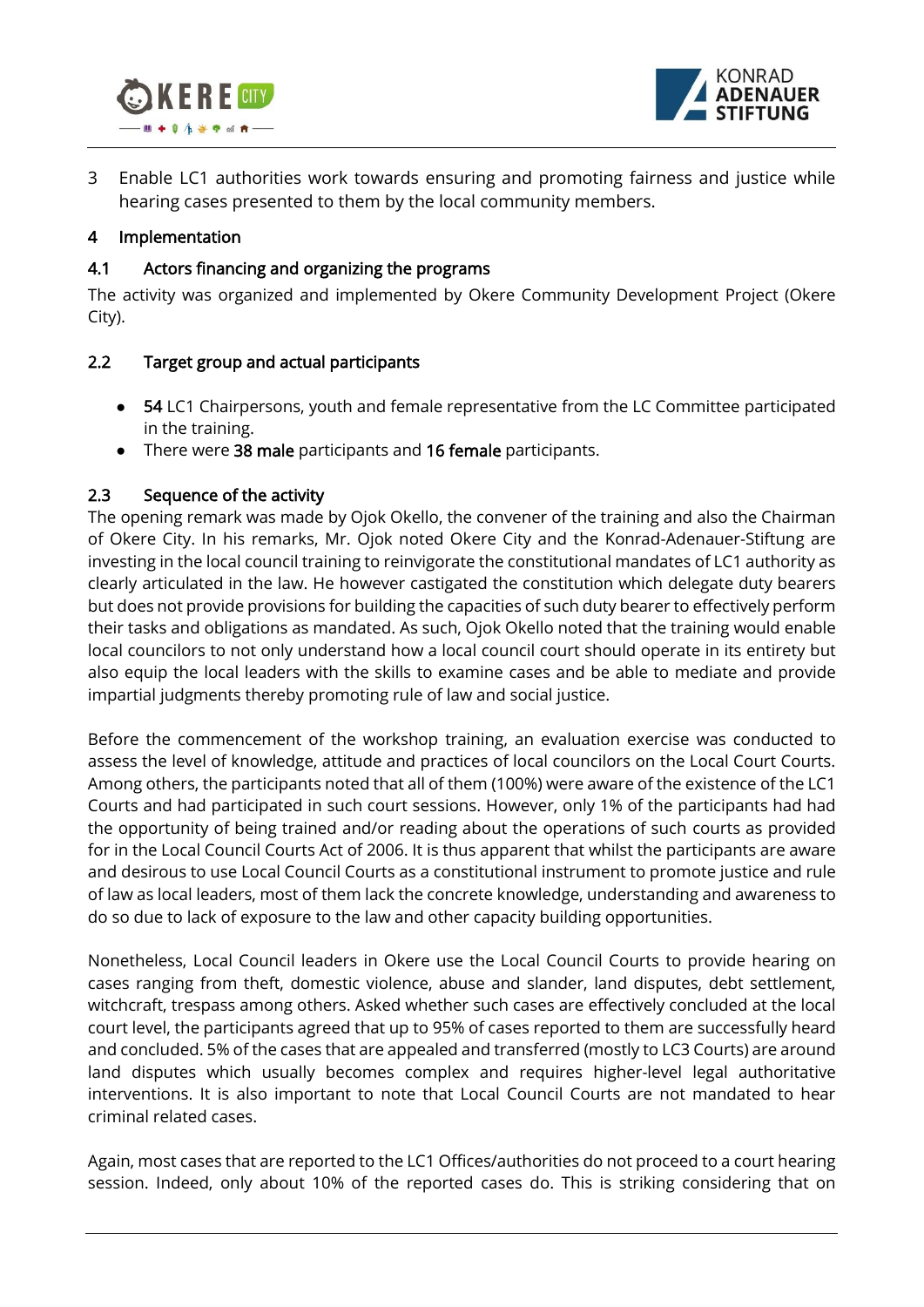



average, each of the LC1 authority in all the 15 villages in Okere Parish receives an average of 10 cases per month. If only 1 in10 cases reported to the LC1 Office are brought to the Local Council Court, where do all the rest of the cases reported end-up?

"Whenever cases are reported, we try to provide an impartial hearing between the complainant and the defendant and where possible encourage the parties to settle their differences to avoid dragging and wasting time" said Otim George, the LC1 Chairperson of Okere Mom-Kok village.

"Because we live closest to our people, we are quick to understand the nature and magnitude of cases report to us so we are equipped with information and also contextual details to quickly find amicable solutions to cases report to us" Robert Odany, the LC1 Chairperson of Ayiloi village noted.

Indeed, for most rural dwellers, appealing or preferring to take a case to a higher court comes with many layers of costs and disadvantages. Firstly, when cases are referred to another level (maybe parish, sub-county or district – magistrate), a lot of financial costs are borne by both the plaintiffs and the defendants. Secondly, the cases could drag for long leading to delays and quite-often-thannot a miscarriage of justice. Truly, this is not unfamiliar in Okere. "I once tried to encourage a plaintiff and a defendant to find an amicable settlement to a case of animal trespass that was reported to me. The plaintiff wanted more as compensation for crops destroyed in his garden and requested for the case to be transferred to the sub-county court. The case dragged for two years and he got lesser money in compensation than what we had initially suggested" re-echoed another local council leader.

Whilst LC1 authorities and their courts are indeed key for dispute resolution and dispensing justice at the grassroots level in Uganda, they are not without significant challenges. For instance, they are many times despised especially by the educated and wealthier village residents. "They treat and regard us as uneducated and ill-equipped to provide a fair hearing and informed adjudication of their cases so instead of reporting anything to us, they quickly run to the sub-county, Police Headquarters and even to the Chief Magistrate's Office" lamented an LC1 Officer. "Sometimes, the cases are brought back but many times, they aren't" he said.

Perhaps the grassroots elites are not completely wrong to prefer a higher level court system to hear their cases considering the fact that the capacities of the local councilors aren't built to effectively handle court cases and they are not facilitated with any resources – including mere stationary to enforce their legal mandate. As such, the operations of the court and haphazard and sometimes devoid of rigor, reflections, order traditionally required in court proceedings and operations. This is a clarion call not only to the Ministry of Local Government but also to other civil society organizations working in the justice, law and order sector to consider possibilities of investing in LC1 authorities because they are key engines for facilitating justice, ensuring rule of law and promoting development at the local/grassroots level.

#### 5 Assessment

## 5.1 Monitoring

We monitored the training through: